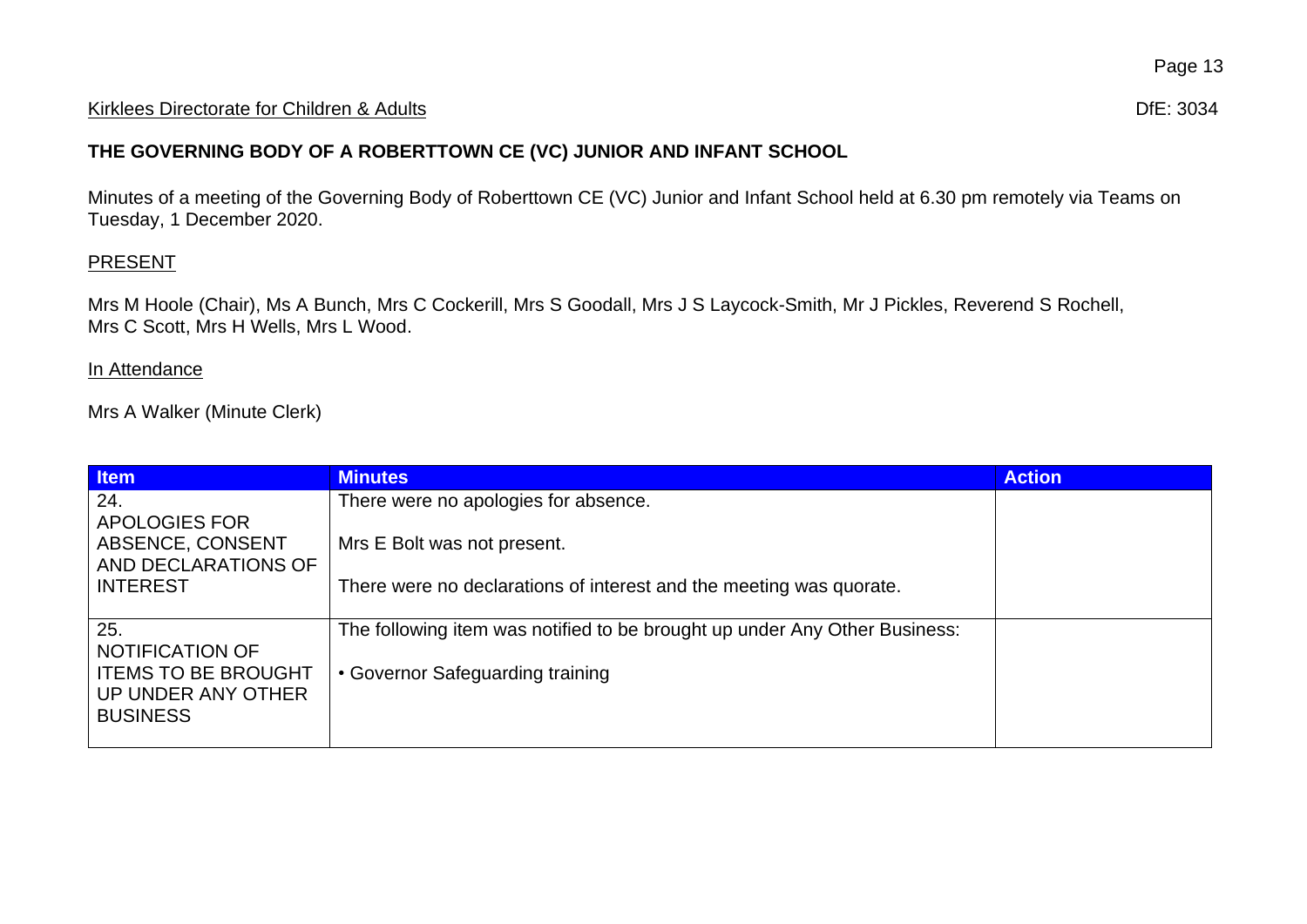| <b>Item</b>                                                              | <b>Minutes</b>                                                                                                                                                                                                                                                                                                                                   | <b>Action</b>                                             |
|--------------------------------------------------------------------------|--------------------------------------------------------------------------------------------------------------------------------------------------------------------------------------------------------------------------------------------------------------------------------------------------------------------------------------------------|-----------------------------------------------------------|
| 26.<br><b>MINUTES OF THE</b><br><b>MEETING HELD ON</b><br>1 OCTOBER 2020 | RESOLVED: That the minutes of the meeting held on 1 October 2020 be<br>approved and agreed by the Governors as a correct record.                                                                                                                                                                                                                 |                                                           |
| 27.<br><b>MATTERS ARISING</b>                                            | Representation (Minute 4 refers)<br>Mrs Wells confirmed that she had not received any correspondence from the<br>LA regarding her change of Governor status.<br>The Head Teacher brought up the AOB item at this point:<br>The SBM had emailed governors to remind them to complete Safeguarding                                                 | <b>Head Teacher to</b><br>speak with Diane Bray<br>at GCS |
|                                                                          | training. The Head Teacher informed them that it was a virtual course and<br>encouraged them to register for the training as soon as possible.                                                                                                                                                                                                   |                                                           |
| 28.<br><b>REPORTS FROM</b><br><b>COMMITTEES</b>                          | Resources Committee Meeting: 17 November 2020<br>(a)<br>Mrs Cockerill provided governors with a brief verbal summary of the meeting.<br>The main discussion points had been:                                                                                                                                                                     |                                                           |
|                                                                          | Budget report and SBM update<br>Teachers' pay<br>Expenditure on COVID-19 supplies and how suppliers are chosen<br>Discussion re savings that could be made by installing LED lighting.<br><b>Bungalow refurbishment</b><br>Terms of reference to ensure the committee is meeting the terms.<br>(b) Standards Committee Meeting: 17 November 2020 |                                                           |
|                                                                          | Mr Pickles provided governors with a brief verbal summary of the meeting.                                                                                                                                                                                                                                                                        |                                                           |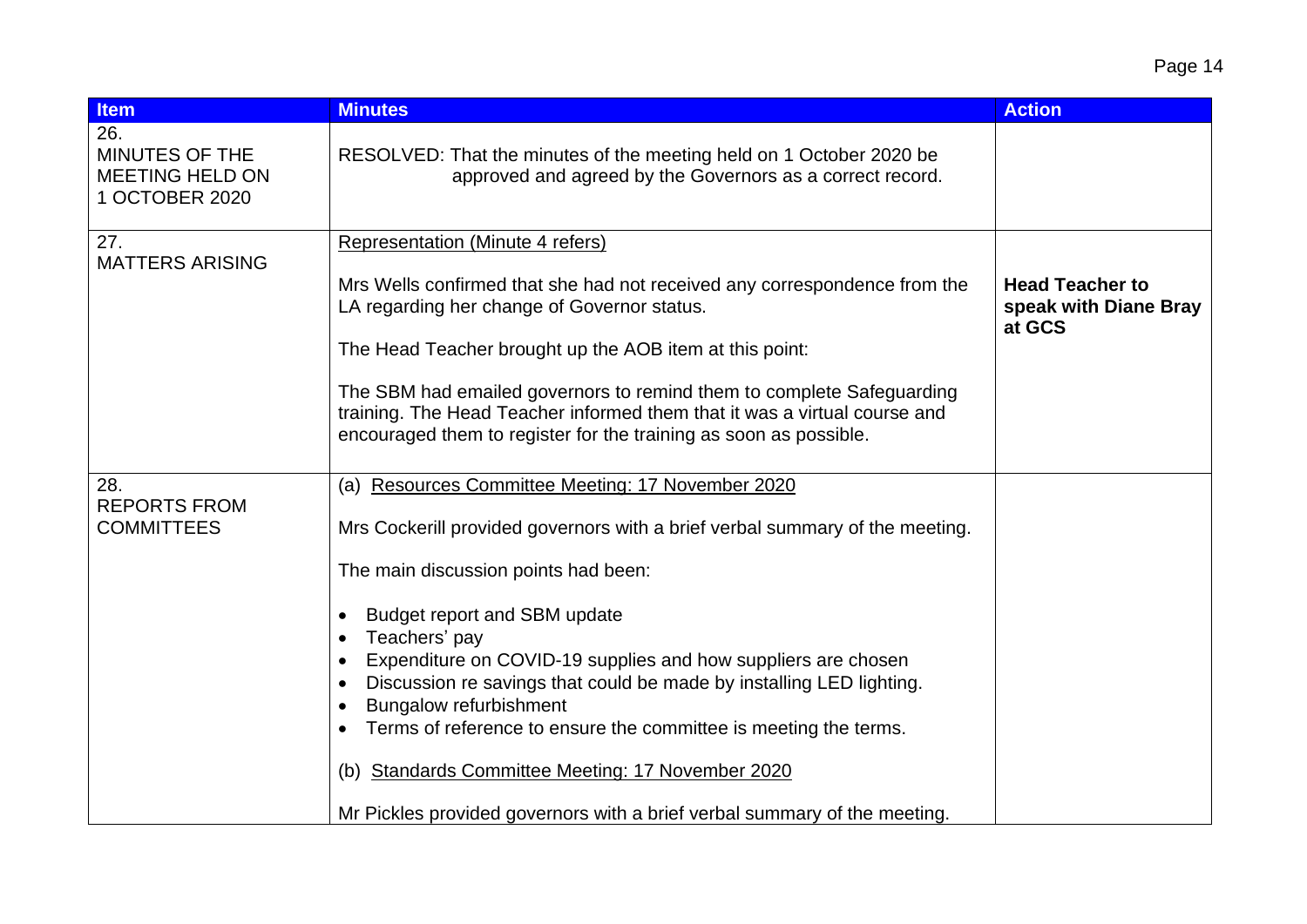| <b>Item</b>                                                                            | <b>Minutes</b>                                                                                                                                                                                                                                                                                                                                                        | <b>Action</b> |
|----------------------------------------------------------------------------------------|-----------------------------------------------------------------------------------------------------------------------------------------------------------------------------------------------------------------------------------------------------------------------------------------------------------------------------------------------------------------------|---------------|
|                                                                                        | The main discussion points had been:<br>The impact of COVID-19 on data<br>$\bullet$<br>Summary of SATs and teacher predictions<br>Target setting for the current year.<br>Interventions.                                                                                                                                                                              |               |
| 29.<br><b>FINANCIAL</b><br><b>MANAGEMENT AND</b><br>MONITORING/BUDGET<br><b>REPORT</b> | Governors had been provided with copies of Financial reports prior to the<br>meeting and these had been discussed in detail by the Resources Committee.<br>Governors had reconciled the figures and had no questions.                                                                                                                                                 |               |
| 30.<br><b>SCHOOL FUND AUDIT</b>                                                        | The SBM had provided a report for governors.<br>RESOLVED: That the School Fund Audit be agreed by the Governing body<br>and signed by the Chair for submission to the LA.                                                                                                                                                                                             |               |
| 31.<br><b>COVID UPDATE</b>                                                             | Governors had been provided with a report prior to the meeting.<br>The Head Teacher gave a brief verbal summary about the challenges in<br>school at the current time.<br>Governors were asked for any questions.<br>Q: Do we have any families in school without access to a PC/laptop for<br>remote learning?<br>A: Yes – we have sourced some laptops from the LA. |               |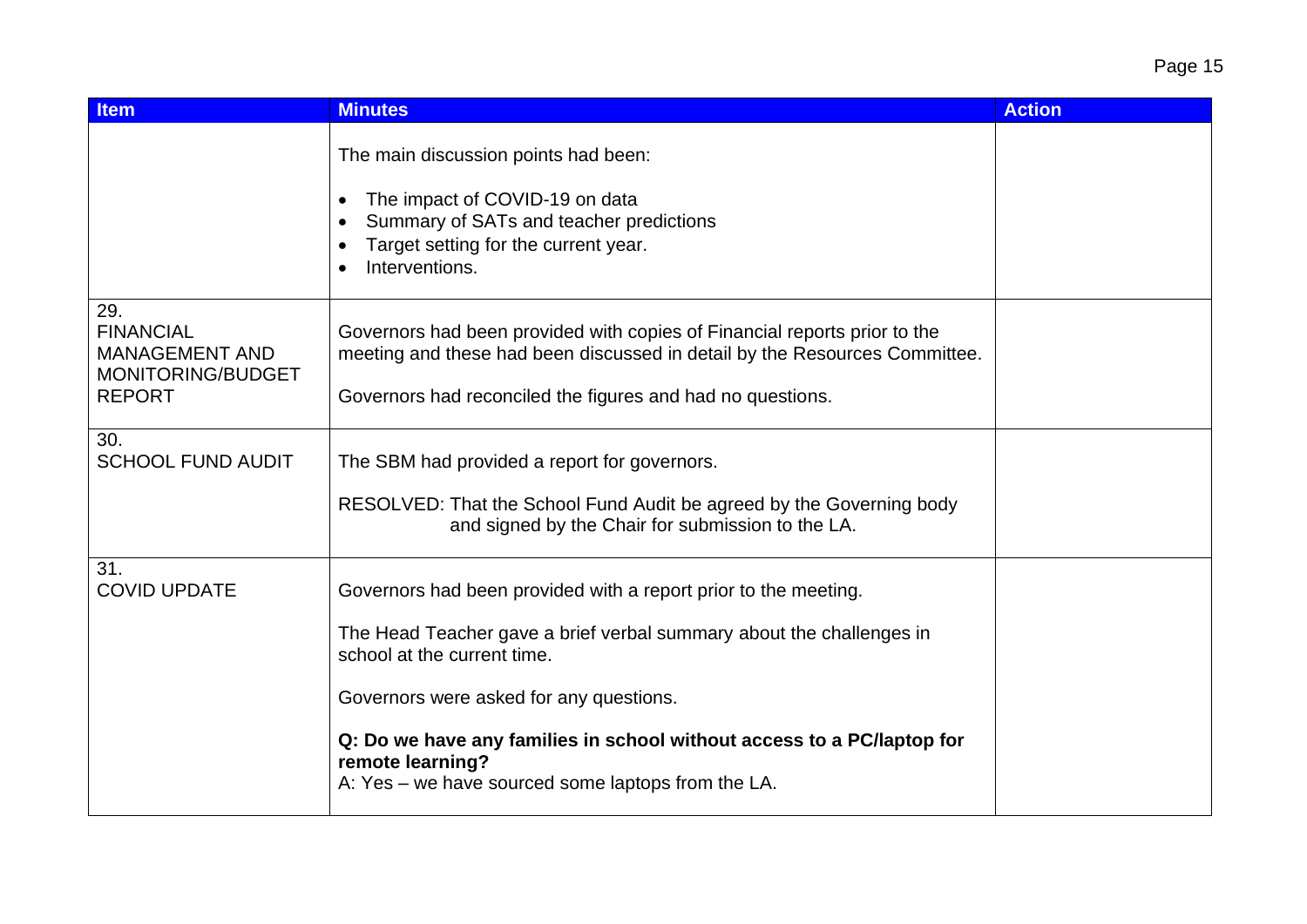| <b>Item</b> | <b>Minutes</b>                                                                                                                                                                                                                                                                                                            | <b>Action</b> |
|-------------|---------------------------------------------------------------------------------------------------------------------------------------------------------------------------------------------------------------------------------------------------------------------------------------------------------------------------|---------------|
|             | Q: Are parents still refusing to wear masks?<br>A: All parents seemed happy to wear them initially but there has been a<br>change in attitude recently with a variety of issue being discussed. A letter has<br>been sent from the Chair and Head Teacher. Things do seem to be calming<br>down and we will monitor this. |               |
|             | Q: How are you managing staff morale?<br>A: Anxiety seems to come and go – depending on the circumstances/external<br>pressures. Some staff are always 'upbeat' and seem to lift the mood in<br>school. Staff are very supportive of one another and pull together.                                                       |               |
|             | Q: Have you looked at how the catch-up funding will be used?<br>A: A variety of options have been identified including IT, Intervention sessions,<br>top/tail tuition.                                                                                                                                                    |               |
|             | Q: Do we have to apply for the funding?<br>A: No, it is automatically allocated.                                                                                                                                                                                                                                          |               |
|             | Q: Are we engaged in the National Tutor programme?<br>A: We have registered but may not take it up. We are concerned that the<br>children would not know the tutor. We may use some of the funding to support<br>children who have no IT at home.                                                                         |               |
|             | Q: Are there any circumstances where parents are not sending their<br>child to school because of the risk?<br>A: We would want all children to be in school unless they are self-isolating.<br>Remote learning is not a substitute for being in school. Attendance is still at<br>90%.                                    |               |
|             | Governors had been provided with a copy of the Remote Learning Policy prior<br>to the meeting.                                                                                                                                                                                                                            |               |
|             | RESOLVED: That the Remote Learning policy be agreed and adopted.                                                                                                                                                                                                                                                          |               |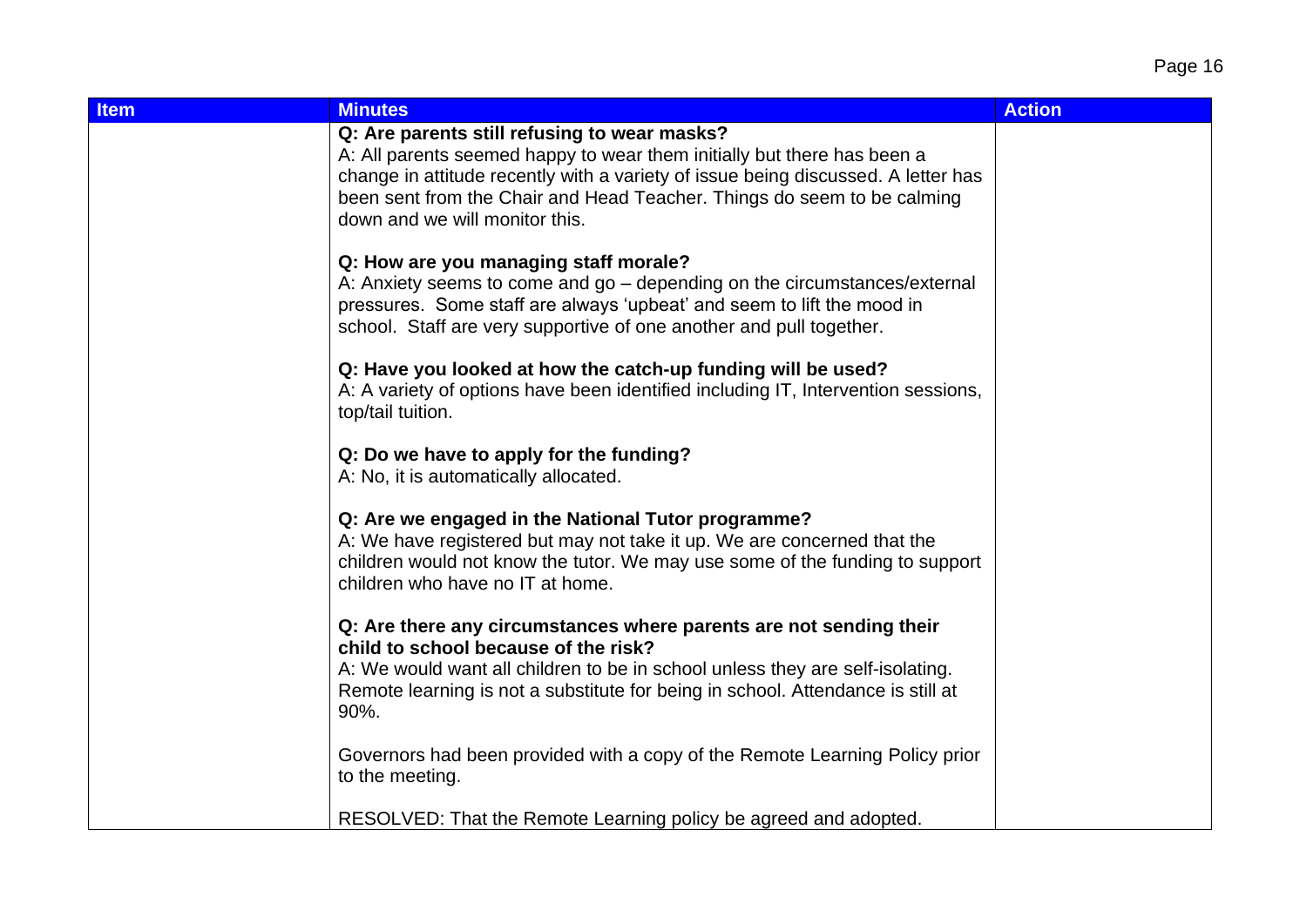| ıΩ<br>⊫<br>н |  |
|--------------|--|
|              |  |

| <b>Item</b>                                   | <b>Minutes</b>                                                                                                                                                                                                                                                                                                                                                                                                                                                                                                      | <b>Action</b> |
|-----------------------------------------------|---------------------------------------------------------------------------------------------------------------------------------------------------------------------------------------------------------------------------------------------------------------------------------------------------------------------------------------------------------------------------------------------------------------------------------------------------------------------------------------------------------------------|---------------|
| 32.<br><b>HEAD TEACHER'S</b><br><b>REPORT</b> | The Head Teacher's report had been updated since the last term and a brief<br>verbal summary was provided by the Head Teacher:                                                                                                                                                                                                                                                                                                                                                                                      |               |
|                                               | An appeal in November had not been successful. There had been an in-year<br>transfer request which may go to appeal.                                                                                                                                                                                                                                                                                                                                                                                                |               |
|                                               | The extended school team are working well together with continuity of staff.                                                                                                                                                                                                                                                                                                                                                                                                                                        |               |
|                                               | The NQT in school will need well managed training as she is unable to take<br>part in 'best practice' visits.                                                                                                                                                                                                                                                                                                                                                                                                       |               |
|                                               | Governors had a general discussion regarding the report. There were no<br>questions at this time.                                                                                                                                                                                                                                                                                                                                                                                                                   |               |
| 33.<br><b>SAFEGUARDING</b>                    | Governors had been provided with a copy of the Safeguarding report prior to<br>the meeting.                                                                                                                                                                                                                                                                                                                                                                                                                         |               |
|                                               | Any recent amendments to the report were highlighted to governors.                                                                                                                                                                                                                                                                                                                                                                                                                                                  |               |
|                                               | Mrs Hoole had not yet been able to visit school to complete a safeguarding<br>visit.                                                                                                                                                                                                                                                                                                                                                                                                                                |               |
|                                               | Q: What has the impact been on the children's mental health?<br>A: There have been no additional issues other than the children who we know<br>have had mental health challenges in the past. In general children do seem to<br>be more anxious than in past years. We were aware of children who struggle<br>pre Covid and we have not had any new pupils to monitor. The daily mile has<br>helped with mental health. Some children have picked up on parental<br>anxieties, but this is starting to improve now. |               |
|                                               | There were no online safety issues in the last half term.                                                                                                                                                                                                                                                                                                                                                                                                                                                           |               |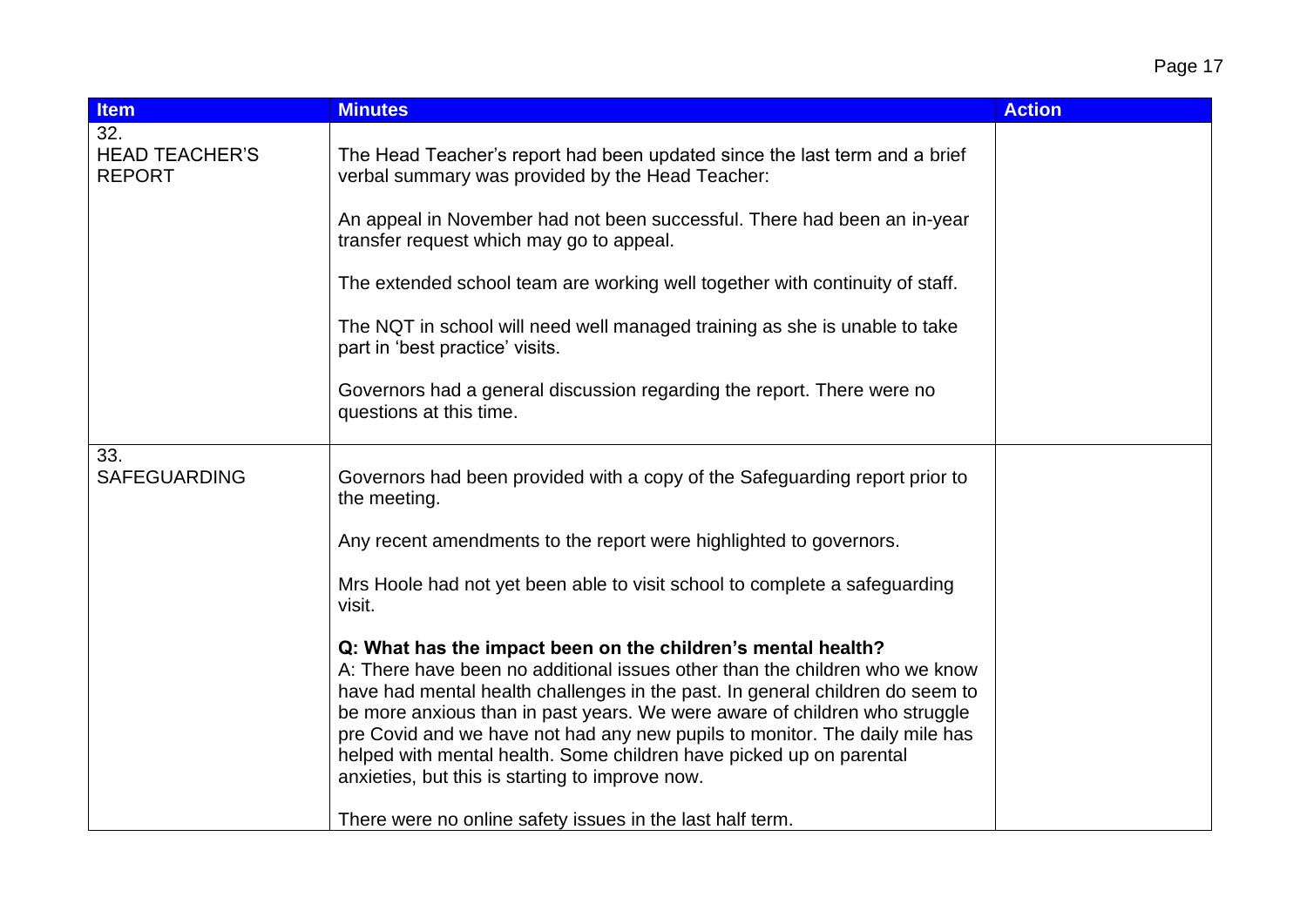| Page 18 |  |
|---------|--|
|         |  |

| <b>Item</b>                                                                | <b>Minutes</b>                                                                                                                                                                                                                                                                                                                                                                                                                                           | <b>Action</b> |
|----------------------------------------------------------------------------|----------------------------------------------------------------------------------------------------------------------------------------------------------------------------------------------------------------------------------------------------------------------------------------------------------------------------------------------------------------------------------------------------------------------------------------------------------|---------------|
| 34.<br><b>TEACHER APPRAISAL</b><br>POLICY AND TEACHER<br><b>PAY POLICY</b> | The policies had been provided prior to the meeting. Governors were<br>informed that they were model LA policies approved by the unions.                                                                                                                                                                                                                                                                                                                 |               |
|                                                                            | Q: Could 360° review be applicable for teaching staff?<br>A: This could not be introduced without union approval and teaching staff<br>appraisals follow a set format.                                                                                                                                                                                                                                                                                   |               |
|                                                                            | Q: Are we moving away from a data target this year?<br>A: No, we have kept a data target.                                                                                                                                                                                                                                                                                                                                                                |               |
|                                                                            | Q: Have you adjusted it?<br>A: The process is about 'working towards' the improvements in outcomes for<br>children. Teaching staff need an 'aim' but we do not want any teacher to be<br>disadvantaged. We still need teaching staff to 'stretch' the children to ensure<br>they achieve what they deserve. We need to be aspirational for the children.<br>RESOLVED: That the Teacher Appraisal Policy and Teacher Pay policy be<br>agreed and adopted. |               |
| 35.<br><b>SDP PRIORITIES</b>                                               | Governors had been provided with the document and progress will be reported<br>on in the new year. The main priorities for governors to be aware of were:<br>Recovery curriculum<br>$\bullet$<br>Curriculum work – this has not yet been completed because of the impact<br>of COVID-19.<br>Reading will continue to be embedded.<br>$\bullet$<br>Church School action plan<br>Middle leaders' development                                               |               |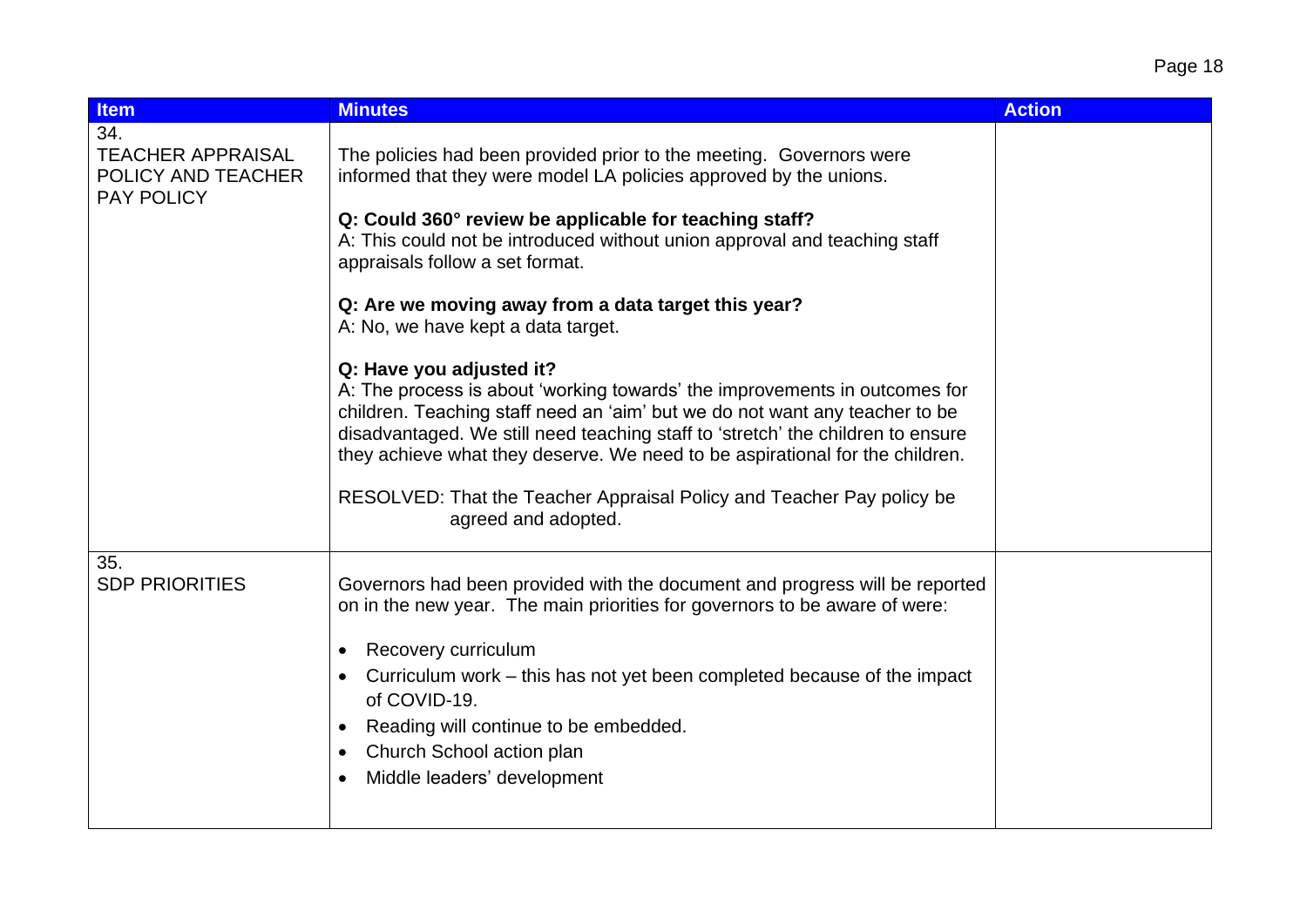| <b>Item</b>                                                                             | <b>Minutes</b>                                                                                                                                                                                                                                                                                                                                                                                                                                                                               | <b>Action</b> |
|-----------------------------------------------------------------------------------------|----------------------------------------------------------------------------------------------------------------------------------------------------------------------------------------------------------------------------------------------------------------------------------------------------------------------------------------------------------------------------------------------------------------------------------------------------------------------------------------------|---------------|
|                                                                                         | The Head Teacher's report for the next meeting will include an update on each<br>area.                                                                                                                                                                                                                                                                                                                                                                                                       |               |
| 36.<br><b>CONSULTATION ON</b><br><b>ADMISSION</b><br><b>ARRANGEMENTS FOR</b><br>2021/22 | RESOLVED: That the PAN be confirmed at 34.<br>A governor asked how the PAN of 34 worked Within KS1.<br>The Head Teacher explained to governors how the PAN had affected class<br>structure in the past and how the split of the children works in KS1.                                                                                                                                                                                                                                       |               |
| 37.<br><b>GOVERNING BODY</b><br><b>SKILLS AUDIT</b>                                     | All documents had now been sent to the Head Teacher.<br>The Head Teacher discussed the results with governors and explained that<br>the audit is used to identify any weaknesses within the governing body.<br>The Governing Body was reassured by the overall results.                                                                                                                                                                                                                      |               |
| 38.<br><b>RE-CONSTITUTION OF</b><br>THE GOVERNING BODY                                  | Governors discussed a governor changing roles and becoming LA governor.<br>Governors felt that the governing body was strong enough without replacing<br>Mr Toft and would now look at the option to reduce the co-opted governor<br>positions from 3 to 2.<br>Governors agreed that this would be discussed further at the next meeting<br>when Mrs Wells had been appointed as LA governor.<br>Q: Is there a problem having a large board?<br>A: We do not want to operate with vacancies. |               |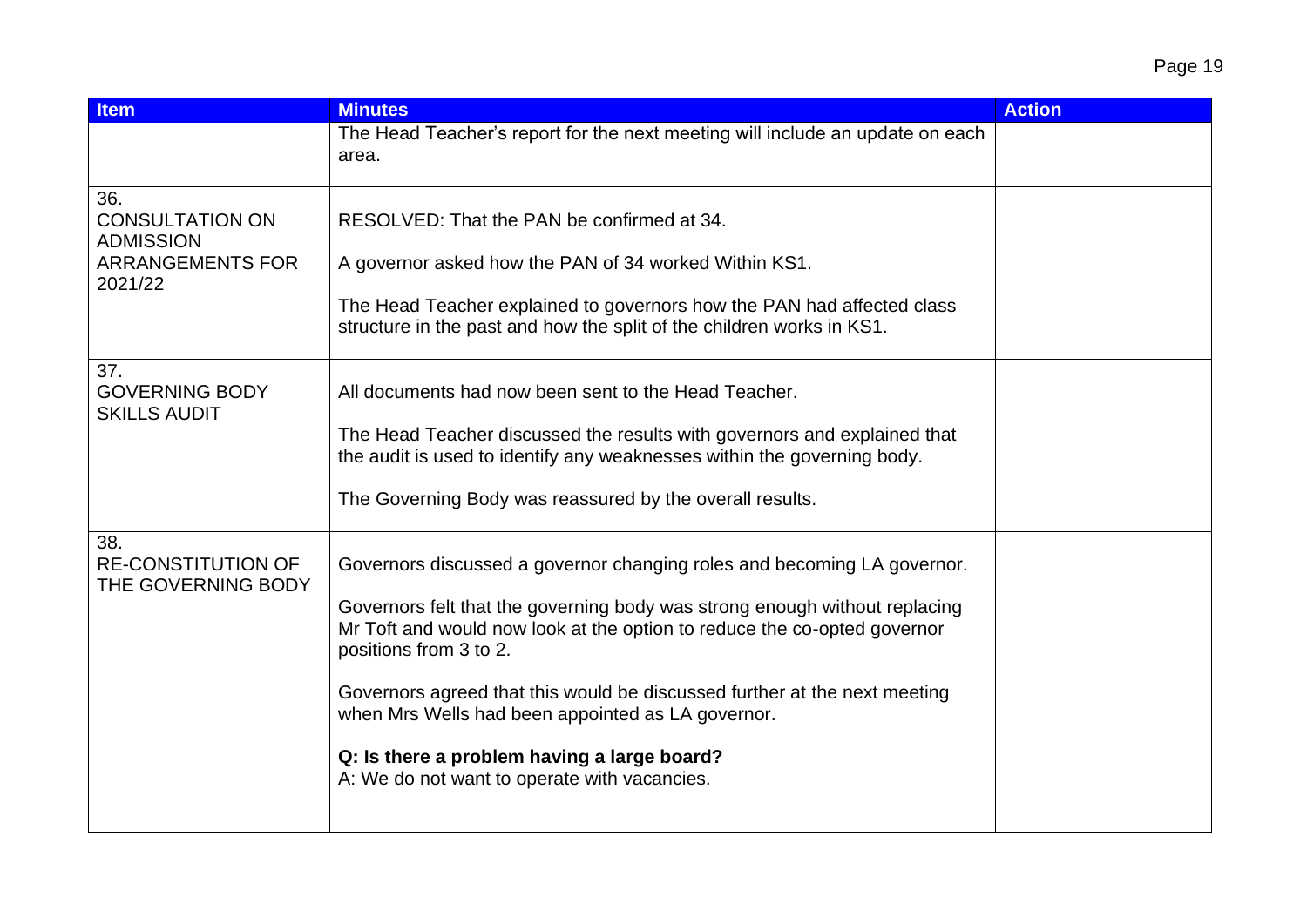| <b>Item</b>                                                   | <b>Minutes</b>                                                                                                                                                                                                                                                                                                                                                                                                                                                                                                                                    | <b>Action</b>                                           |
|---------------------------------------------------------------|---------------------------------------------------------------------------------------------------------------------------------------------------------------------------------------------------------------------------------------------------------------------------------------------------------------------------------------------------------------------------------------------------------------------------------------------------------------------------------------------------------------------------------------------------|---------------------------------------------------------|
|                                                               | Governors discussed the reasons for needing to reduce the size of the<br>governing body,                                                                                                                                                                                                                                                                                                                                                                                                                                                          |                                                         |
|                                                               | The skills audit had confirmed that the governing body was strong with a clear<br>range of skills.                                                                                                                                                                                                                                                                                                                                                                                                                                                |                                                         |
|                                                               | The Head Teacher would send the matrix to governors and add to the agenda<br>for the next meeting.                                                                                                                                                                                                                                                                                                                                                                                                                                                | <b>Head Teacher</b>                                     |
| 39.<br><b>GOVERNOR TRAINING</b><br><b>AND GOVERNOR VISITS</b> | A Bunch and Mrs M Hoole had attended Preparing for Ofsted training.<br>Ms Bunch provided governors with a brief verbal summary of the training,<br>C Cockerill had completed the online training 'How to be a Chair'.                                                                                                                                                                                                                                                                                                                             | Ms Bunch to send<br>training documents to<br>governors. |
| 40.<br><b>UNIFORM</b>                                         | The Head Teacher informed governors that children are taking part in the<br>'daily mile' and had been told that they could come to school in trainers. Some<br>children are not wearing appropriate shoes to be active in.<br>The Head Teacher requested governor approval to send a letter to parents<br>informing them of the requirement for appropriate footwear to be worn in<br>school. The Head Teacher will also revise the footwear guidance.<br>RESOLVED: That the Head Teacher issues a letter to parents re footwear<br>requirements. |                                                         |
| 41.<br><b>ANY OTHER BUSINESS</b>                              | The item notified to be brought up under Any Other Business had been<br>covered in agenda item 'Matters Arising'.                                                                                                                                                                                                                                                                                                                                                                                                                                 |                                                         |